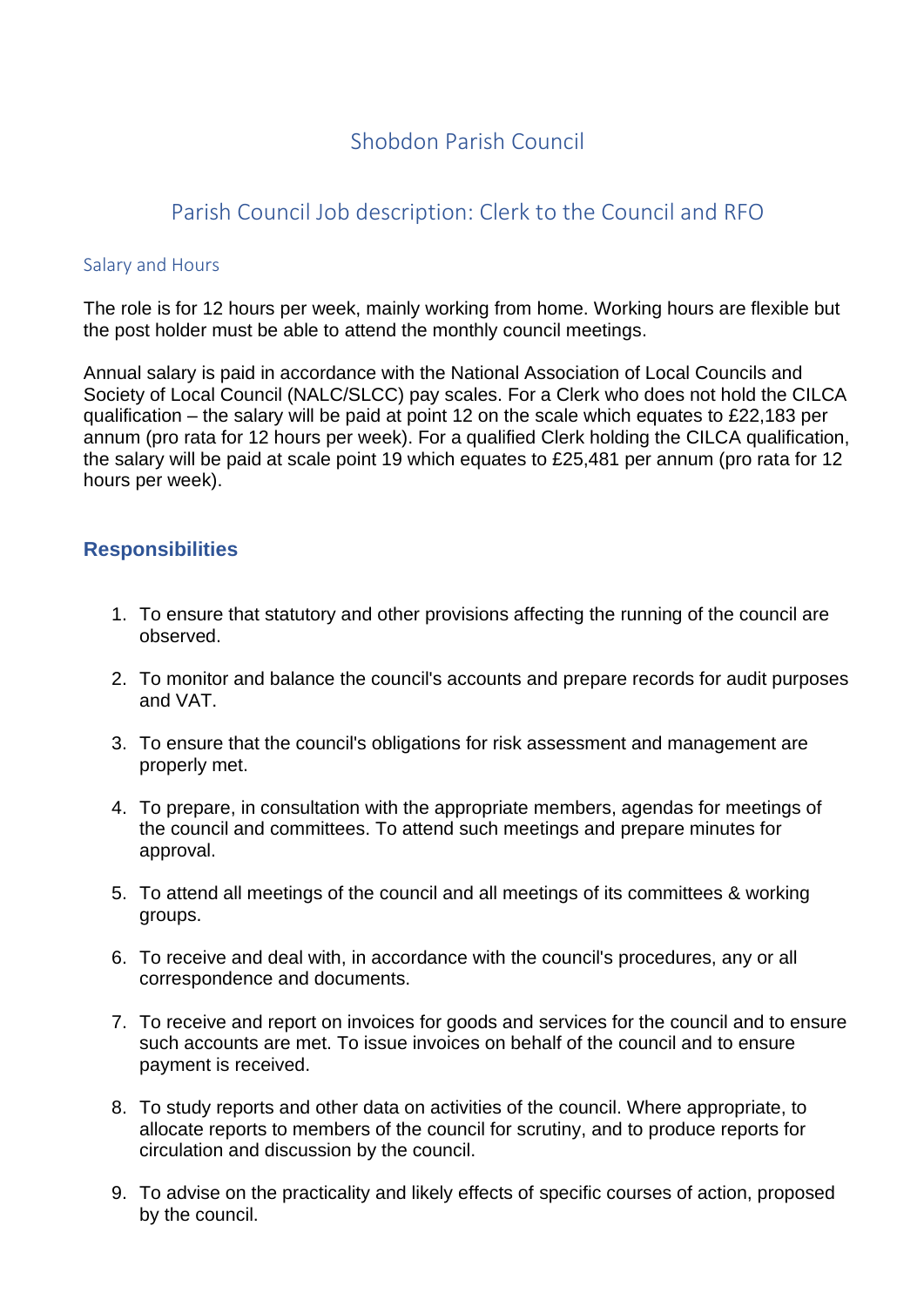- 10.To monitor the implemented policies of the council to ensure they are achieving the desired results and, where appropriate, suggest changes.
- 11.To act as the representative of the council as required.
- 12.To work on all ongoing parish Council projects.
- 13.To manage and update the Parish council website
- 14.To issue notices and prepare agendas and minutes for the Annual Parish Meeting. To attend the Parish Meeting and to implement the decisions made at the Parish Meeting, as agreed by the council.
- 15.To prepare, in consultation with the chairman, press releases about the activities or decisions of, the council.
- 16.To attend training courses or seminars as required by the council.
- 17.To work towards the achievement of the status of being a CiLCA (or equivalent) qualified clerk as a minimum requirement for effectiveness in the position of clerk to the council.
- 18.To act as the lengthsman administrator.
- 19.To develop personal contacts with Service Providers (HCC, Balfour Beatty, Police etc)
- 20.To act as the secretary to two local charities on behalf of the Parish Council